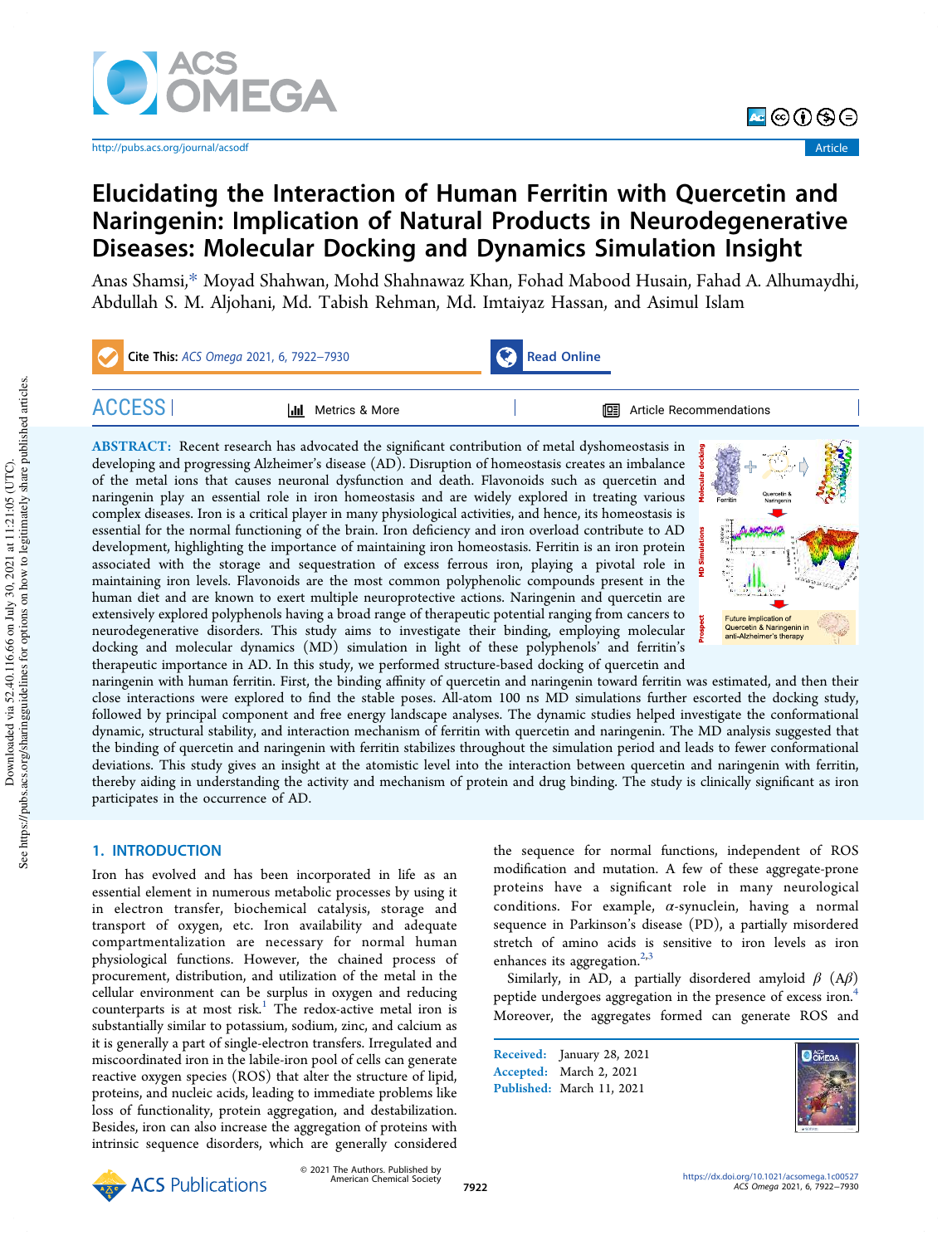induce a redox change in iron. $4,5$  Both accumulation of iron and dysregulation of iron metabolism in specific regions of the brain are associated directly with several infamous neurodegenerative diseases known by the name neurodegeneration with brain iron accumulation (NIBA) diseases $^{6,7}$  and also with the more common ones.<sup>8</sup> The issues associated with iron homeostasis are wide; to address these inevitable issues of iron availability and potential toxicity due to improper coordination, the protein ferritin has emerged as the checkpoint protein to store or remove excess iron and control the bioavailability as required by the cells and ultimately to curb the cellular damage and stress.<sup>9</sup>

Ferritin molecule is a well-characterized one with two dozen protein subunits that form a shell symmetrically, which further defines a cavity that can lodge up to 4500 iron atoms.<sup>10</sup> In native form, human ferritin is present as a heteropolymer consisting of FTH1 (21 kDa) and FLT (20 kDa). The three functional genes of ferritin are as follows: FTH, located on the 11th chromosome, encodes a 183 aa long, cytosolic heavy chain; FLT, located on the 19th chromosome, encodes a 175 aa long cytosolic light chain; and FTMT, located on chromosome 5, encodes a 242 aa precursor of mitochondrial ferritin. The chief functions of ferritin are to stock up and sequester excess ferrous iron to maintain the normal cellular processes by keeping a halt on ROS production, iron deposition, and protein aggregation and freeing up the reserved iron required by the cellular processes.<sup>1</sup> Free ferrous (Fe II) iron reacts with hydrogen peroxide by the Fenton reaction, generating ROS; hence, it is destructive. It creates an oxidative stressed environment and attacks proteins, lipids, and nucleic acids. Ferritin protects cells against radicals formed by ironmediated processes by seizing iron in an inactive redox form. The reserved iron is available as per the cellular demands. However, the regulation of iron released by ferritin needs more research to find an exact explanation. Many investigations indicate that the iron release is mediated by hydrophobic  $channels.$ <sup>11</sup>

Alzheimer's disease is characterized by the early loss of memory followed by language disorders, loss of direction, and excessive anxiety, becoming dominant as the condition worsens; the disease occurs mostly in elders.<sup>12</sup> AD is generally classified into two types: (1) early-onset/familial AD (FAD) and (2) sporadic  $AD$  (SAD).<sup>13</sup> Mental functions such as emotional and behavioral aspects, cognition, etc., become extremely low and miscoordinated, leading to loss of body function gradually.<sup>14</sup> The two significant hypotheses related to the AD development mechanism are the amyloid cascade hypothesis and neurofibrillary tangles hypothesis.<sup>4</sup> Recent studies have demonstrated that  $A\beta$  and tau act synergistically to disrupt neural circuits that lead to cognitive decline in AD.<sup>15</sup> The second theory, which another group of researchers supports, correlates inflammation to metals and is known as the metal ion hypothesis, which contributes immensely to the mechanism of the disease. The inflammation theory gained the limelight because of the level of microglia and activated astrocytes in AD patients' brains together with elevated expression levels of TNF-a, IL-6, IL-1b, and other inflammatory factors.<sup>16</sup>

With extensive ongoing researches across the globe, it was also concluded that the steady-state dysregulation of metal ion metabolism *in vivo* is linked with AD. Imbalances in the metal levels in the AD brain were reported in various reports, which were coupled with metal-induced oxidative damage, stressing

the crucial importance of metal dyshomeostasis in AD development and progression.<sup>17,18</sup> The association of AD with metals such as iron, copper, aluminum, zinc, and magnesium has been reported previously in the literature.<sup>19</sup> Metal ions can influence neuronal metabolism, promoting  $A\beta$ deposition and an increase in oxidative stress.<sup>20</sup> AD has a multifactorial etiology, with key risk factors being age and familial background. Many epidemiological studies suggest the role of metal ions (iron homeostasis and copper), prior head injuries, and low educational status.<sup>21</sup> Investigations on metal homeostasis imbalances also highlight that the imbalance can lead to neuronal dysfunction and death.22,23 Iron is a critical player in many physiological activities, and hence, its deficiency during the development of the brain leads to irreversible damage and a halt in brain development. Iron overload, on the contrary, creates a neurotoxic environment in the brain that affects normal brain function. Besides, ferritin contributes as a blood biomarker for preclinical AD.<sup>24</sup> Another section of literature reported high concentrations of CSF ferritin, encouraging a possibility of iron-mediated  $A\beta$  deposition and progression of the disease. Excessive iron leads to  $A\beta$  plaque formation in the brain; the iron load leads to hyperphosphorylated tau in the brain, a major cause of several tauopathies.<sup>25,26</sup>

Flavonoids are the most common polyphenolic compounds present in the human diet. They are known to exert multiple neuroprotective actions that include the ability to shield neurons against neurotoxin-induced injury<sup>27</sup> and to protect against neuroinflammation, $28$  and are potent to enhance memory and learning and promote cognitive functions.<sup>29</sup> Flavonoids have been shown to enter the brain $30$  and inhibit inflammatory processes carried out by glial cells.<sup>27</sup> Citrus fruits have been studied for their anti-inflammatory, antitumor, anticarcinogenic, and other biological activities.31−<sup>33</sup> The flavanone naringenin (4′,5,7-trihydroxyflavanone-7-rhamnoglucoside or naringenin-7-rhamnoglucoside) has a restricted distribution, is specific to citrus fruits, and is predominant in grapefruit, which makes up 10% of the dry weight and is responsible for the bitterness of the fruit juice. $34$ 

The flavanone weakens  $TNF\alpha$  production and iNOS expression in glial cells, showing strong anti-inflammatory potential. Moreover, naringenin shows protective action against inflammation resulting in neuronal death in the primary neuronal co-culture system of the glial cells.<sup>35</sup> Naringenin is also reported to inhibit LPS/IFN-c-induced p38 mitogen-activated protein kinase (MAPK) and signal transducer and activator of transcription-1 (STAT-1), exerting an anti-inflammatory effect on the cells.<sup>36</sup> When compared to ascorbic acid, naringenin showed a higher protective effect against neuronal damages induced by  $A\beta$  plaques.<sup>36</sup> The polyphenol's neuroprotective role was also studied in the 6- OHDA model of  $PD$ ;<sup>37</sup> the compound exhibited antioxidative properties and can penetrate the brain.<sup>38</sup> When administered in a mouse model with induced  $\alpha$ -synuclein pathology, naringenin showed a decrease in neuroinflammation and  $\alpha$ synuclein pathology with an increase in levels of dopamine and dopamine transporters.<sup>39</sup>

Quercetin, the polyphenolic compound commonly found in fruits and vegetables such as broccoli, onions, and apples, shows good antioxidant, anti-inflammation, $40$  and anticancer $41$ potential and has shown an excellent biological property for human health. Quercetin is well known to cross the blood− brain barrier of *in situ* models.<sup>42</sup> Additionally, quercetin shows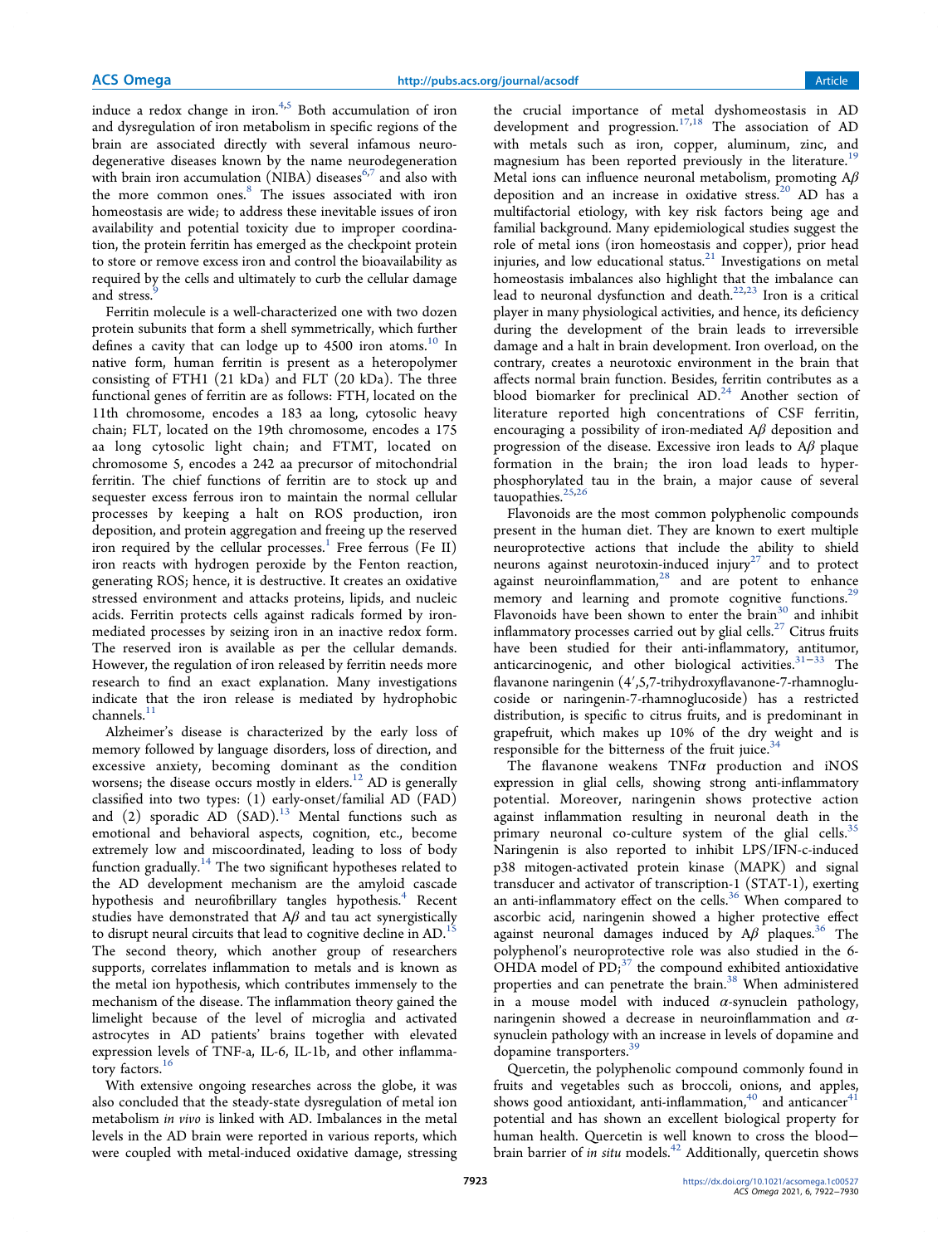a protective effect in induced neurodegeneration in AD.<sup>43</sup> Quercetin has a strong capacity to suppress the formation of Aβ fibrils and protect neuronal cells from Aβ-mediated toxicity.<sup>44</sup> The compound also improves catalase and superoxide dismutase activity, $45$  therefore preventing glutathione depletion.<sup>46</sup> Moreover, it was investigated that quercetin curbs the neuronal death in the hippocampus, resulting in enhanced learning and improved memory.<sup>47</sup> When assembled, these chunks of evidence point out the possibility of the polyphenol quercetin exerting an effect on the central nervous system.

Here, we have explored the molecular interaction and binding mechanism of quercetin and naringenin with ferritin utilizing structure-based molecular docking and molecular dynamics (MD) simulations. The MD simulation studies, principal component analysis (PCA), and free energy landscape (FEL) analyses were performed to evaluate the structural flexibility and dynamic stability of ferritin in the presence of quercetin and naringenin. The all-atom MD simulations for 100 ns on the apo form of ferritin and its complexes with quercetin and naringenin were performed to describe their interaction and conformational changes under explicit solvent conditions. This study delivers an atomistic insight into the binding mechanism of quercetin and naringenin with ferritin utilizing state-of-the-art computational approaches.

## 2. RESULT AND DISCUSSION

2.1. Molecular Docking. The analysis of docking results suggests that quercetin and naringenin bind to ferritin with an appreciable affinity and make several close contacts. The selected binding poses of quercetin and naringenin show an estimated docking score with ferritin of −9.0 kcal/mol and −8.7 kcal/mol, respectively. Quercetin and naringenin show p*Ki* values of 6.21 and 5.36, respectively. They possess LE values of 0.31 and 0.29 kcal/mol, respectively, which show their good binding efficiency. The detailed interaction analysis of all generated docked conformers of both compounds (quercetin and naringenin) toward ferritin shows different close interactions. We have selected those conformers that bind with the critical residues of the ferritin binding pocket. The selected docked conformers of quercetin and naringenin show many close interactions with the ferritin binding pocket residues such as Arg22, Asn25, Tyr29, Asp89, and Ser113. The binding poses of quercetin and naringenin with ferritin and their interactions are shown in Figures 1 and 2.

The binding of quercetin and naringenin with ferritin was stabilized by many interactions which were further exploited by doing a detailed analysis. The analysis suggests that both compounds offer many interactions with the functionally important residues of ferritin. It can be seen from Figure 2 that quercetin and naringenin pointedly interact with many essential residues, including a few close contacts. Quercetin makes three hydrogen bonds with Tyr29, Asn109, and Ser113, and many other noncovalent interactions (Figure 2a). Quercetin and naringenin bind near the diiron center of ferritin, where a set of reduced flavins (RBFH2 and FMNH2) is docked and shows a similar mode of interaction.<sup>48</sup> The quercetin and naringenin binding residues were also found to interact with triethylene glycol (PDB ID: 5UP9) and bis(azanyl)-chloranyl-oxidanyl-platinum (PDB ID: 5N26), as discovered in their co-crystallization with ferritin. Both compounds (quercetin and naringenin) bind near Glu27 and Glu62, residues known to bind with iron.<sup>49</sup> Quercetin and naringenin bind into the ferritin's surface cavity with virtuous



Figure 1. Ferritin interaction with quercetin and naringenin. (a) Cartoon diagram of ferritin showing close interactions with quercetin (green) and naringenin (cyan). (b) Electrostatic surface potential of ferritin in complex with quercetin (green) and naringenin (cyan).



Figure 2. LigPlot interactions of (a) quercetin and (b) naringenin with ferritin.

complementarity (Figure 1b). Quercetin and naringenin act as good binding partners of ferritin, which can be further exploited in related medical applications.

2.2. MD Simulations. MD simulation methods have been utilized as an accompaniment to laboratory experiments to explore the binding mechanism and conformational behavior of proteins and their potential inhibitors. Here, to understand the structural behavior of ferritin and its interaction with quercetin and naringenin, we have performed MD simulation studies for 100 ns. First, to determine the equilibration and system stability during the simulations, we have calculated the potential energy of the apo ferritin, ferritin−quercetin, and ferritin−naringenin systems. We have estimated the potential energy for the apo form of ferritin, ferritin−quercetin complex, and ferritin−naringenin complex as −950,856, −950,742, and −950,566 kJ/mol, respectively. Other MD parameters such as RMSD, RMSF, R<sub>g</sub>, SASA, etc., were also estimated after completing the simulation process (Table 1).

2.2.1. Structural Deviations and Compactness. Studying the root-mean-square deviation (RMSD) has allowed us to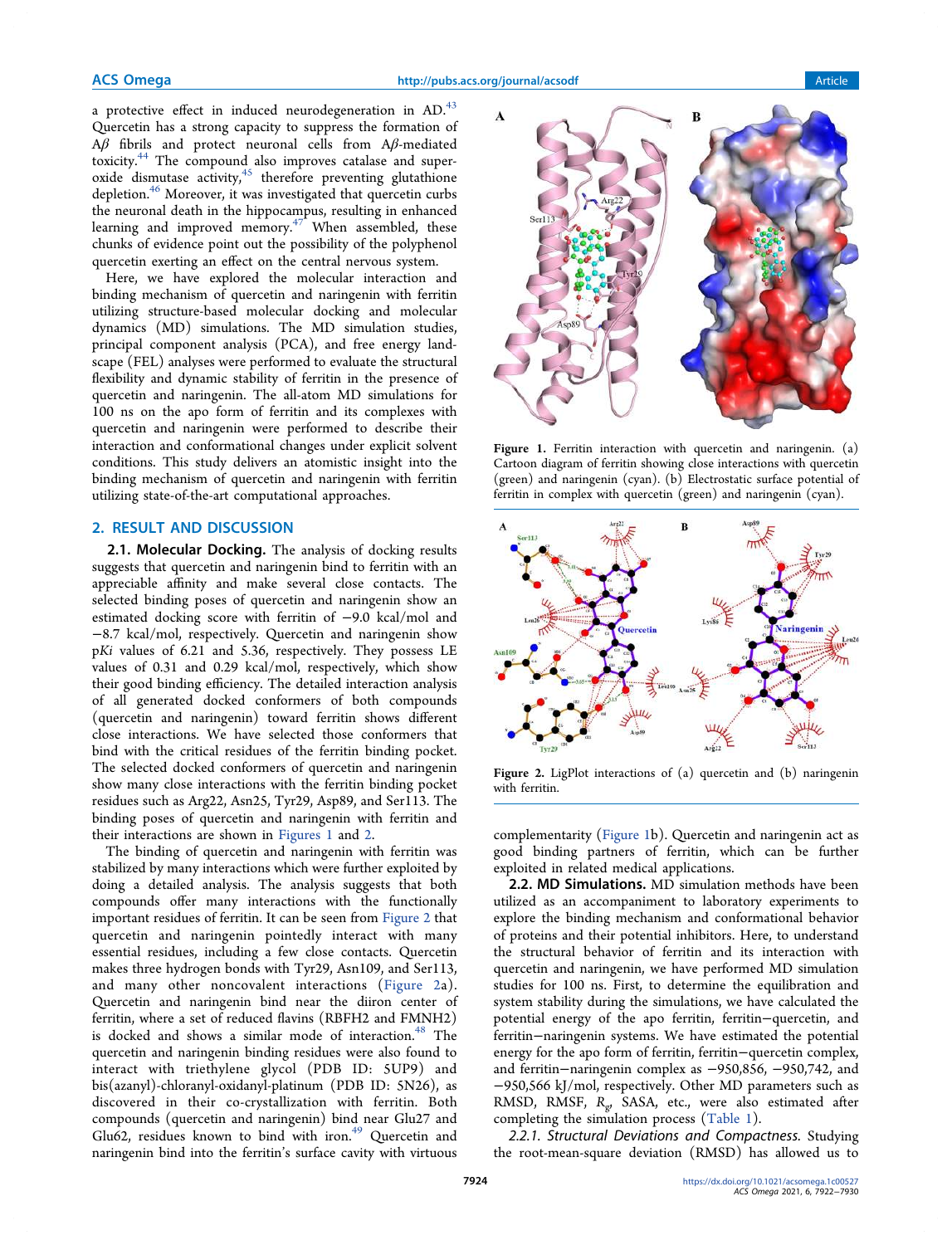| Table 1. MD Parameters of the Apo Form of Ferritin and Its Complexes with Ouercetin and Naringenin |  |  |  |
|----------------------------------------------------------------------------------------------------|--|--|--|
|----------------------------------------------------------------------------------------------------|--|--|--|

| system              | $RMSD$ (nm) | $RMSF$ (nm) | $R_{\alpha}$ (nm) | SASA $(nm^2)$ | kinetic energy | volume $(nm^3)$ | density $(g/L)$ |
|---------------------|-------------|-------------|-------------------|---------------|----------------|-----------------|-----------------|
| ferritin            | 0.28        | 0.15        | 1.83              | 107.66        | 152,341        | 616.89          | 1011.99         |
| ferritin-quercetin  | 0.30        | 0.12        | 1.80              | 104.50        | 152.382        | 617.03          | 1012.28         |
| ferritin-naringenin | 0.24        | 0.13        | 1.82              | 107.01        | 152,346        | 616.99          | 1012.12         |

analyze the dynamic behavior, including ligand-induced conformational changes in the ferritin structure. Three MD simulations (two for ferritin complexed with quercetin and naringenin and one for the apo form of ferritin) were performed. The resulting RMSD graph was explored to assess the ligand-induced conformational changes in the ferritin structure. The average values of RMSD for apo ferritin, ferritin−quercetin complex, and ferritin−naringenin complex were found to be 0.28, 0.30, and 0.26 nm, respectively (Table 1). Figure 3a shows that quercetin and naringenin induce



Figure 3. Structural dynamics and compactness of ferritin as a function of time. (a) RMSD plot of ferritin before and after quercetin and naringenin binding. (b) Residual fluctuation plot of ferritin and its docked complex with quercetin and naringenin. T1 and T2 represent turns, L3 is the loop-3 region, and H5 represents helix-5 in ferritin. (c) Time evolution of the radius of gyration. (d) SASA plot of ferritin as a function of time.

minimal conformational changes in the ferritin structure. A slight increment in the RMSD values of the apo form of ferritin signifies the initial structural adjustment during the simulation process. The RMSD of the ferritin−quercetin complex shows higher mobility compared with that of the apo form of ferritin and the ferritin−naringenin complex. The RMSD plot suggests that the ferritin−naringenin complex obtains less mobility since its RMSD values are lesser than those of the apo form of ferritin. The RMSD values of ferritin in the presence of quercetin and naringenin suggest no significant changes that are equilibrated without any switching throughout the simulation. Overall, the RMSD plot signifies durable stability of the ferritin−quercetin and ferritin−naringenin complexes (Figure 3a).

Along with the RMSD analysis, we also plotted the RMSF values generated for the apo form of ferritin and its complexes with quercetin and naringenin (Figure 3b). These RMSF values were plotted for each residue in the ferritin backbone in its apo form and after binding of quercetin and naringenin over the simulation. The RMSF plot indicates that the fluctuations of the residues are reduced for the ferritin structure while in the presence of both compounds (quercetin and naringenin) as compared to the apo form. The higher fluctuations in the case of ferritin−quercetin and ferritin−naringenin systems are related to the residues of a loop and helix region (∼aa130− aa150), while the reduced fluctuations are related to the ligandbinding site. The RMSF values are reduced when ferritin is bound to quercetin and naringenin. Overall, the RMSF plot indicated that the residual fluctuations are minimized in the region where quercetin and naringenin bind (Figure 3b).

To further comprehend the structural stability of ferritin before and after binding of quercetin and naringenin, we studied the compactness parameter of the structure by figuring the radius of gyration (*R*<sup>g</sup> ). The *R*<sup>g</sup> plot shown in Figure 3c demonstrates that ferritin's structural dynamics remain stable during the simulation period. The structural integrity of all three systems was intact, with average  $R_g$  values for ferritin, ferritin−quercetin complex, and ferritin−naringenin complex of 1.83, 1.80, and 1.82 nm, respectively. A slight decrement in the  $R_{g}$  values of ferritin while in complex with quercetin and naringenin signifies its stable structural dynamics. We did not observe any structural switching in ferritin in the presence of quercetin and naringenin and attained stable  $R_{\varphi}$  equilibrium throughout the simulation period (Figure 3c).

To examine the effect of quercetin and naringenin binding on the hydrophobic core and solvent accessibility of ferritin, we have calculated the solvent-accessible surface area $50$  for the simulation trajectory. We have calculated the SASA of the apo form of ferritin, ferritin−quercetin complex, and ferritin− naringenin complex to study their conformational behavior during the simulation. There was no significant change to ferritin's SASA observed after the binding of quercetin and naringenin. The SASA values for ferritin, ferritin−quercetin complex, and ferritin−naringenin complex were estimated to be 107.66, 104.50, and 107.01  $\text{nm}^2$ , respectively. The SASA for the 100 ns simulation trajectory is plotted in Figure 3d, suggesting the ferritin−naringenin complex as the apo form of ferritin with minimal changes. Overall, the SASA of ligandbound systems seems to attain a stable equilibrium without any major peak during the simulation, signifying the stability of ferritin compactness in the presence of quercetin and naringenin.

2.2.2. Dynamics of Intra/Intermolecular Interactions. Hydrogen bonds (H-bonds) formed within a protein are key pillars of its structural stability. $51$  H-bond analysis is used to study the stability of protein structures and their binding with different ligands. $51$  H-bonds that form the primary interactions within ferritin intramolecularly are shown in Figure 4



Figure 4. (a) Time evolution and stability of hydrogen bonds formed intramolecularly within ferritin. (b) The probability of distribution of hydrogen bonding as PDF.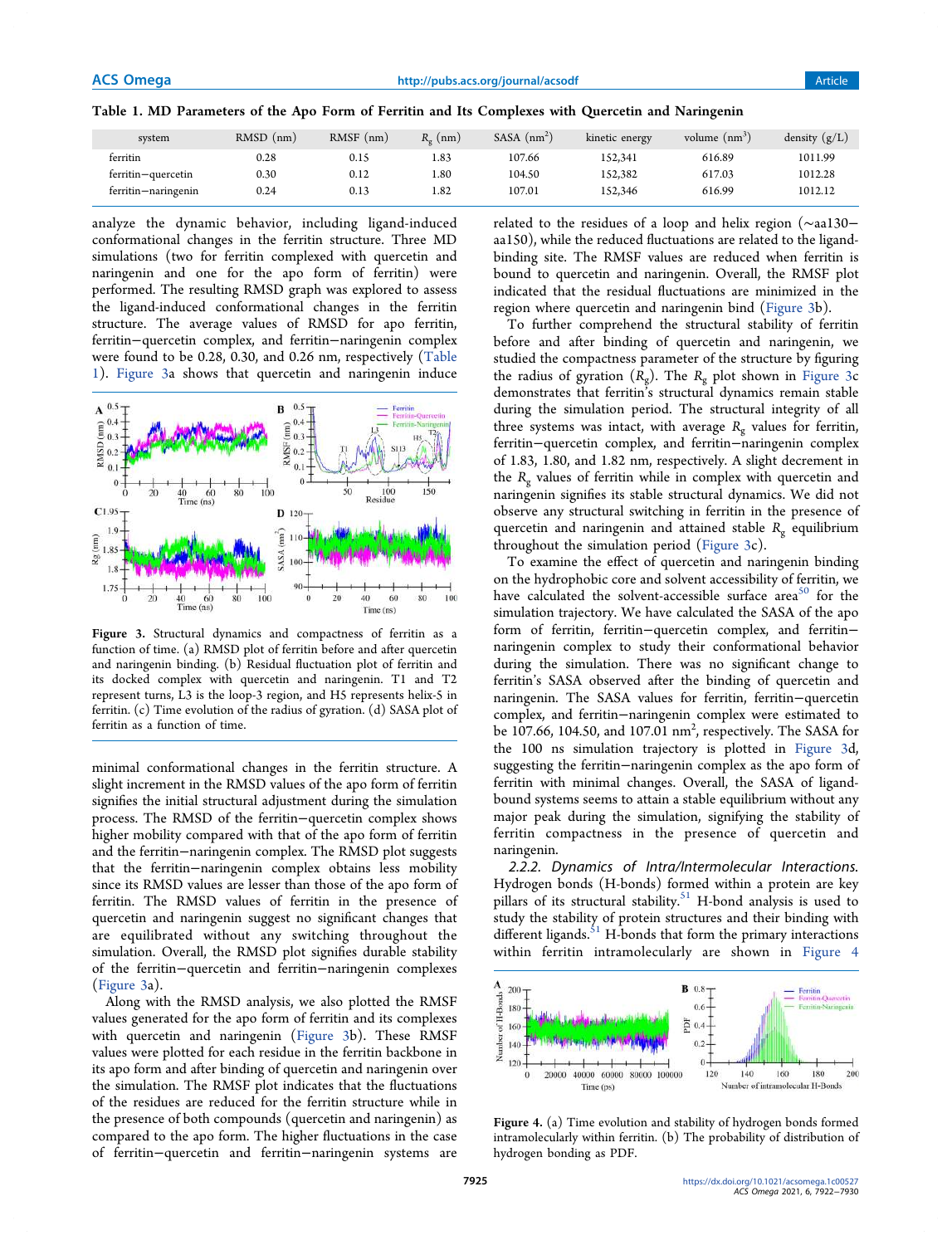accordingly. The intramolecular H-bonding study was carried out to confirm the stability of ferritin after quercetin and naringenin binding. Here we found that quercetin and naringenin do not appear to disrupt the H-bonding within ferritin. The average numbers of intramolecular H-bond dynamics in the apo form of ferritin, ferritin−quercetin, and ferritin−naringenin were found to be 153, 156, and 156, respectively (Figure 4a). A slight increment in intramolecular H-bonding of ferritin after quercetin and naringenin binding is portentous to the higher compactness of some intramolecular space within the protein. We have also calculated the probability density function (PDF) of intramolecular Hbonds during the simulation, which displays that the complexes of ferritin−quercetin and ferritin−naringenin are quite stable during the simulation as compared with the apo form of ferritin (Figure 4b).

Furthermore, to understand whether quercetin and naringenin bind to ferritin in the same manner or not as depicted by the docking study, the intermolecular H-bonds formed between quercetin and naringenin and the residues lining the binding pocket of ferritin were calculated for the simulation trajectory. We have calculated and plotted the Hbonds formed between quercetin and naringenin with ferritin paired within 0.35 nm, suggesting the complex stability (Figure 5). The analysis shows that quercetin and naringenin bind with



Figure 5. Time evolution and stability of hydrogen bonds formed intermolecularly between ferritin and (a) quercetin and (b) naringenin (right panel shows the probability of distribution of hydrogen bonds as PDF).

ferritin with four to six H-bonds with higher fluctuation and two to three H-bonds with stability throughout the simulation. We can see that two to three intermolecular interactions were shared by quercetin and naringenin to ferritin with relative stability. PDF of intermolecular H-bonds also suggests that two H-bonds are established between quercetin and naringenin and ferritin with higher distribution (Figure 5, right panels).

2.3. Principal Component and Free Energy Landscape Analysis. Protein function is governed by the collective atomic motions and gaining different conformations. To study the collective motion of ferritin before and after binding with quercetin and naringenin occupied in the conformational subspace during the simulation, we performed principal component analysis (PCA) by the projection of the PC1 and PC2 using the GROMACS utilities, i.e., *gmx anaeig* and *gmx covar*. The eigenvalues were extracted corresponding to each eigenvector (EV) where the EV1 and EV2 were considered by diagonalizing the covariance matrix of EVs to outline the

essential subspace. The dynamic motion of ferritin in the apo form, ferritin−quercetin complex, and ferritin−naringenin complex obtained through the projection of EV1 and EV2 by the ferritin  $C^{\alpha}$  atoms is illustrated in Figure 6a. The plot



Figure 6. Principal component analysis. (a) Two-dimensional projections of trajectories on eigenvectors showed different projections of ferritin. (B) The projections of trajectories on eigenvectors concerning time.

shows that the ferritin−quercetin and ferritin−naringenin complexes occupied notably different conformations within the reduced subspace as compared to the free ferritin. It is outward from the PCA plot that the collective motions of the ferritin−naringenin complex are localized in a small subspace compared to the ferritin−quercetin complex. Figure 6b shows that the overall flexibility of the ferritin while in the presence of quercetin and naringenin was decreased at PC1 with a significant overlapping of stable clusters with ferritin in the apo form. The PCA analysis suggests that ferritin in complex with quercetin and naringenin is quite stable with decreased dynamics of its conformational motions.

The FELs deliver a precise portrayal of a protein's most stable conformational ensembles, which are certainly important to study the conformational changes underlying protein− ligand interactions. The FEL plots were constructed and analyzed using the first two EVs of the apo form of ferritin and its complexes with quercetin and naringenin. Figure 7 displays the FELs of ferritin, ferritin−quercetin complex, and ferritin− naringenin complex where the deeper blue indicates the stable conformational states having lower energy. Ferritin has overall a single global minimum confined within a single local basin with the lowest energy. This global minimum, in the case of the ferritin−quercetin and ferritin−naringenin complex, acquired a wider basin. The conformational ensemble derived from FEL shows that ferritin, while complexed with quercetin and naringenin, clustered in the different wider basins distributed along the PC1 compared to the apo form of ferritin. The FEL analysis suggests that the presence of quercetin and naringenin affects the size and the position of the sampled energy basin of ferritin with a stable equilibrium (Figure 7b,c).

## 3. CONCLUSIONS

To sum up, utilizing the molecular docking and MD simulation approach, we have explored the binding mechanism of quercetin and naringenin with human ferritin. We have explored their potential as lead compounds for therapeutic development against AD. *In silico* analysis using structurebased molecular docking, and dynamic simulation of quercetin and naringenin with ferritin gives an insight into their interaction mechanism. The docking results showed that quercetin and naringenin effectively bind to ferritin with many close interactions. MD simulations, PCA, and FEL analyses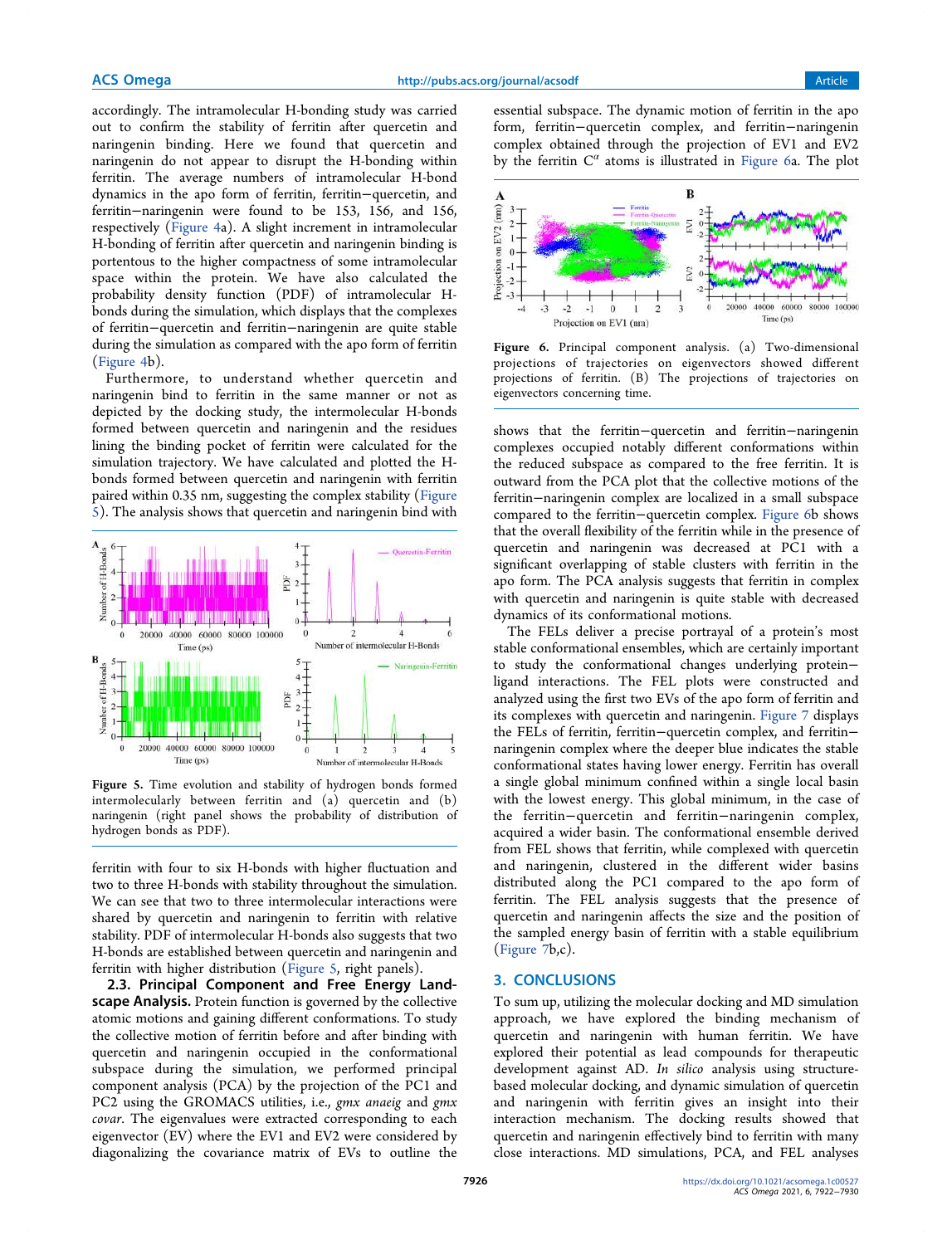

Figure 7. The Gibbs energy landscapes were obtained during 100 ns MD simulation for (a) free ferritin, (b) ferritin−quercetin complex, and (c) ferritin−naringenin complex.

explained the stable binding of quercetin and naringenin with ferritin without inducing any significant conformational changes throughout the trajectory. We proposed that the studied natural compounds quercetin and naringenin can further be explored as potential leads targeting ferritin to develop therapeutics for AD treatment.

### 4. MATERIALS AND METHODS

4.1. Computational Resources. To perform computerassisted molecular docking and simulation studies, several bioinformatics tools such as InstaDock,<sup>52</sup> Discovery Studio Visualizer,  $^{53}$  and GROMACS suite  $^{54}$  were utilized on a DELL Tower 7810 workstation. For visualization and analysis purposes, PyMOL,<sup>55</sup> Visual Molecular Dynamics,<sup>56</sup> SwissPDB  $\overline{\text{V}}$ iewer, $^{57}$  and QtGrace $^{58}$  were utilized. Several web-based tools and resources such as the RCSB Protein Data Bank (PDB),<sup>59</sup> ZINC database,<sup>60</sup> SwissADME,<sup>61</sup> and PRODRG<sup>62</sup> were utilized in data retrieval, evaluation, and analysis. The three-dimensional structural coordinates of human ferritin with resolution of 1.52 Å were downloaded from the PDB with the identifier 3AJO.<sup>49</sup> The structure was refined further using Swiss PDB-Viewer $^{57}$  and M.G.L. AutoDock tools. $^{63}$  Threedimensional structures of quercetin and naringenin were downloaded from the PubChem database.<sup>64</sup>

4.2. Molecular Docking. Three-dimensional coordinates of the human ferritin structure were downloaded from the PDB (PDB ID: 3AJO, resolution: 1.52 Å). All heteroatoms including water molecules were deleted from the parent structure and refined further using the Swiss-PDB Viewer and the M.G.L. AutoDock tools. The energy minimization was carried out in vacuo with the GROMOS 43B1 force field in the Swiss-PDB Viewer prior to the docking study. The energy was found to be −9415.97 and −12,417.81 kJ/mol before and after energy minimization, respectively. InstaDock was used for docking where the search space was blind for quercetin and naringenin with a grid size of 50, 50, and 60 Å, centralized at 39.11, −9.80, and 29.02 for *x*, *y*, and *z* coordinates, respectively. InstaDock uses QuickVina-W, a modified and faster version of AutoDock Vina. The structural coordinates of quercetin and naringenin were downloaded from the PubChem database with compound CID 5280343 and 932, respectively. The docking result was screened for higher binding affinity. All docked conformations of docked quercetin and naringenin were then split through the ″splitter″ module in InstaDock and further analyzed using PyMOL and Discovery Studio Visualizer for their detailed interaction with

ferritin. Here, we have carefully chosen the docked poses of quercetin and naringenin, which critically interact with essential residues of ferritin.

We have also calculated the inhibition constant (p*Ki*), which is a negative decimal logarithm of the inhibition constant that comes from the Δ*G* parameter of the docking result. The p*Ki* value of both compounds was calculated using the following formulae:

$$
\Delta G = RT(\text{Ln}Ki_{\text{pred}})
$$
\n(1)

$$
Ki_{\text{pred}} = e^{(\Delta G/RT)} \tag{2}
$$

$$
pK_i = -\log(Ki_{\text{pred}})
$$
\n(3)

where Δ*G* is the binding affinity (kcal/mol); *R* is the gas constant, 1.98 cal<sup>\*</sup>(mol<sup>\*</sup>K)<sup>-1</sup>; *T* is the room temperature, 298.15 K; and pred indicates predicted.

Ligand efficiency (LE) is one of the useful parameters used in lead selection by comparing the values of average binding energy per atom.<sup>65</sup> Here, we calculated the LE of quercetin and naringenin utilizing the following formula:

 $LE = -\Delta G/N$ 

where LE is the ligand efficiency (kcal mol<sup>-1</sup> non-H atom<sup>−</sup><sup>1</sup> ), Δ*G* is the binding affinity (kcal/mol), and *N* is the number of nonhydrogen atoms in the ligand molecule.

4.3. MD Simulations. MD simulations were carried out on the apo ferritin and ferritin−ligand complexes (ferritin− quercetin and ferritin−naringenin) using the GROMOS 54A7 force field implemented in GROMACS-2020. The quercetin and naringenin parameters were generated utilizing the PRODRG server. Each protein−ligand complex was centralized in a virtual cubic box with a 10 Å distance to the edges and solvated in the TIP3P model. An appropriate number of counterions (Na<sup>+</sup> and Cl<sup>−</sup>) were added for neutralization. The resulting systems were energy-minimized by the steepest descent approach for 5000 steps to avoid any steric clashes in the systems. The NVT ensemble and NPT ensemble equilibration was performed for 200 ps at a temperature of 300 K and pressure of 1 bar for each system. The integration steps were set at 2 fs, where snapshots were recorded at every 10 ps for 100 ns of simulation. This simulation was performed on a DELL Tower 7810 machine enabled by Ubuntu 2020. The resulting MD trajectories were utilized through the inbuilt tools of GROMACS for analysis purposes. The visualization and graph plotting were done using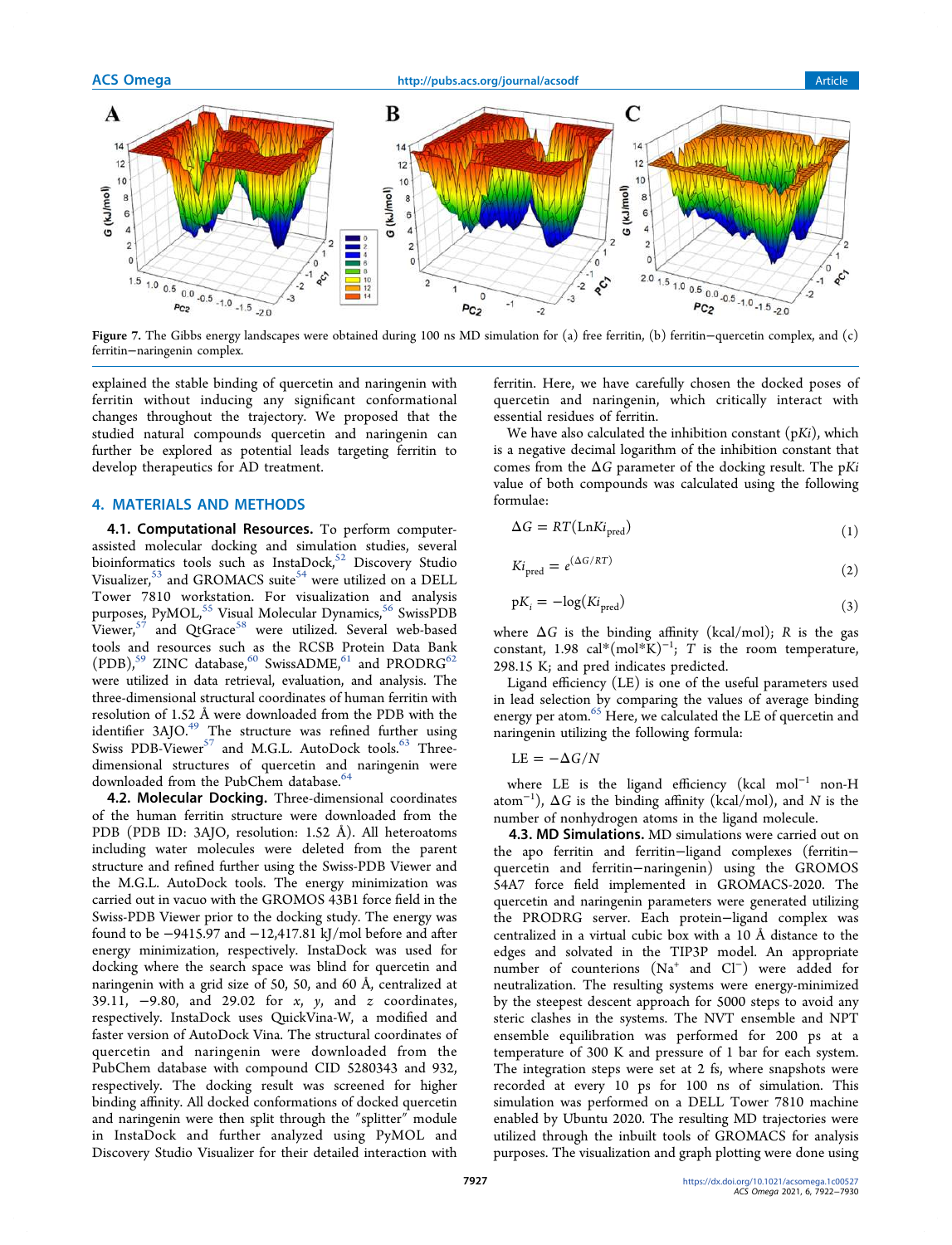VMD (Visual Molecular Dynamics) and QtGrace tools. PCA and FEL analyses were performed using the *gmx covar* and *gmx-sham* utilities of GROMACS.

4.4. Principal Component Analysis. Proteins regulate their functions via entering in different conformations. The overall conformational change is governed by the collective movements of the atoms in a protein. To explore the conformational changes in ferritin, ferritin−quercetin, and ferritin−naringenin docked complex, PCA was carried out utilizing the essential dynamics  $(ED)$  approach. To examine the collective motion of ferritin and its docked complexes with quercetin and naringenin occupied in the conformational subspace during the simulation, this approach employs the calculation of the covariance matrix by the projection of the first two principal components (PCs), PC1 and PC2, using the following formula:<sup>66</sup>

$$
C_{ij} = \langle (x_i - \langle x_i \rangle)(x_j - \langle x_j \rangle) \rangle
$$

where  $x_i/x_j$  is the coordinate of the  $i^{\text{th}}/j^{\text{th}}$  atom of the protein and <-> is the ensemble average.

The FELs are explored to understand the folding/unfolding behavior of a protein by examining structural conformations near the native state. $67$  We utilized a conformational sampling approach to get FELs to attain apo ferritin, ferritin−quercetin, and ferritin−naringenin docked complex to examine their folding stability and native states. The FELs were generated using conformational sampling through the following calculation:

$$
\Delta G(X) = -K_{\rm B}T \ln P(X)
$$

where  $K_B$  represents the Boltzmann constant, *T* represents temperature, and  $P(X)$  represents the probability distribution of the system along with the PCs.

## **E** AUTHOR INFORMATION

#### Corresponding Author

Anas Shamsi − *Centre for Interdisciplinary Research in Basic Sciences, Jamia Millia Islamia, New Delhi 110025, India; Centre of Medical and Bio-Allied Health Sciences Research, Ajman University, Ajman, UAE;* orcid.org/0000-0001-7055-7056; Phone: +91-8266852171; Email: mshamsi1@ jmi.ac.in

#### Authors

- Moyad Shahwan − *Centre of Medical and Bio-Allied Health Sciences Research and College of Pharmacy* & *Health Sciences, Ajman University, Ajman, UAE*
- Mohd Shahnawaz Khan − *Protein Research Chair, Department of Biochemistry, College of Sciences, King Saud University, Riyadh 11451, Saudi Arabia;* Orcid.org/0000-0002-4599-5924
- Fohad Mabood Husain − *Department of Food Science and Nutrition, Faculty of Food and Agricultural Sciences, King Saud University, Riyadh 11451, Saudi Arabia*
- Fahad A. Alhumaydhi − *Department of Medical Laboratories, College of Applied Medical Sciences, Qassim University,* Buraydah 52571, Saudi Arabia; orcid.org/0000-0002-0151-8309

Abdullah S. M. Aljohani − *Department of Veterinary Medicine, College of Agriculture and Veterinary medicine, Qassim University, Buraydah 52571, Saudi Arabia*

- Md. Tabish Rehman − *Department of Pharmacognosy, College of Pharmacy, King Saud University, Riyadh 11451, Saudi Arabia*
- Md. Imtaiyaz Hassan − *Centre for Interdisciplinary Research in Basic Sciences, Jamia Millia Islamia, New Delhi 110025, India*; orcid.org/0000-0002-3663-4940
- Asimul Islam − *Centre for Interdisciplinary Research in Basic Sciences, Jamia Millia Islamia, New Delhi 110025, India;* orcid.org/0000-0001-9060-7970

Complete contact information is available at: https://pubs.acs.org/10.1021/acsomega.1c00527

#### Author Contributions

Conceptualization was done by A.S. and M.S. Methodology was done by A.S., M.S.K., F.M.H., and F.A.A. The software part was done by A.S. and M.T.R. Validation was done by A.S., A.I., and M.I.H. The formal analysis was done by A.S., A.I., and M.I.H. Investigation was done by A.S. and M.S. The resource part was done by A.I. and M.I.H. Data curation was done by A.S., M.S., and M.S.K. Writing of original draft preparation was done by A.S. and M.S. Writing review and editing were done by A.I. and M.I.H. The visualization part was done by A.S.

## Notes

The authors declare no competing financial interest.

#### ■ ACKNOWLEDGMENTS

M.S.K., F.M.H., and M.T.R. acknowledge the generous support from the Deanship of Scientific Research at King Saud University, Riyadh, Kingdom of Saudi Arabia (Grant RGP-215).

### ■ REFERENCES

(1) Muhoberac, B. B.; Vidal, R. Abnormal iron homeostasis and neurodegeneration. *Front. Aging Neurosci.* 2013, *5*, 32.

(2) Wolozin, B.; Golts, N. Book review: iron and Parkinson's disease. *Neuroscientist* 2002, *8*, 22−32.

(3) Theillet, F.-X.; Binolfi, A.; Bekei, B.; Martorana, A.; Rose, H. M.; Stuiver, M.; Verzini, S.; Lorenz, D.; Van Rossum, M.; Goldfarb, D. Structural disorder of monomeric  $\alpha$ -synuclein persists in mammalian cells. *Nature* 2016, *530*, 45−50.

(4) Liu, J.-L.; Fan, Y.-G.; Yang, Z.-S.; Wang, Z.-Y.; Guo, C. Iron and Alzheimer's disease: from pathogenesis to therapeutic implications. *Front. Aging Neurosci.* 2018, *12*, 632.

(5) Hands, S.; Sajjad, M. U.; Newton, M. J.; Wyttenbach, A. In vitro and in vivo aggregation of a fragment of huntingtin protein directly causes free radical production. *J. Biol. Chem.* 2011, *286*, 44512− 44520.

(6) Rouault, T. A. Iron metabolism in the CNS: implications for neurodegenerative diseases. *Nat. Rev. Neurosci.* 2013, *14*, 551−564.

(7) Meyer, E.; Kurian, M. A.; Hayflick, S. J. Neurodegeneration with brain iron accumulation: genetic diversity and pathophysiological mechanisms. *Annu. Rev. Genomics Hum. Genet.* 2015, *16*, 257−279.

(8) Oshiro, S.; Morioka, M. S.; Kikuchi, M. Dysregulation of iron metabolism in Alzheimer's disease, Parkinson's disease, and amyotrophic lateral sclerosis. *Adv. Pharmacol. Sci.* 2011, *2011*, 1.

(9) Crichton, R. R.; Declercq, J.-P. X-ray structures of ferritins and related proteins. *Biochim. Biophys. Acta, Gen. Subj.* 2010, *1800*, 706− 718.

(10) Harrison, P. M.; Arosio, P. The ferritins: molecular properties, iron storage function and cellular regulation. *Biochim. Biophys. Acta, Bioenerg.* 1996, *1275*, 161−203.

(11) Chasteen, N. Ferritin. Uptake, storage, and release of iron. *Met. Ions Biol. Syst.* 1998, *35*, 479−514.

(12) Cheng, X.-S.; Zhao, K.-P.; Jiang, X.; Du, L.-L.; Li, X.-H.; Ma, Z.- W.; Yao, J.; Luo, Y.; Duan, D.-X.; Wang, J.-Z. Nmnat2 attenuates Tau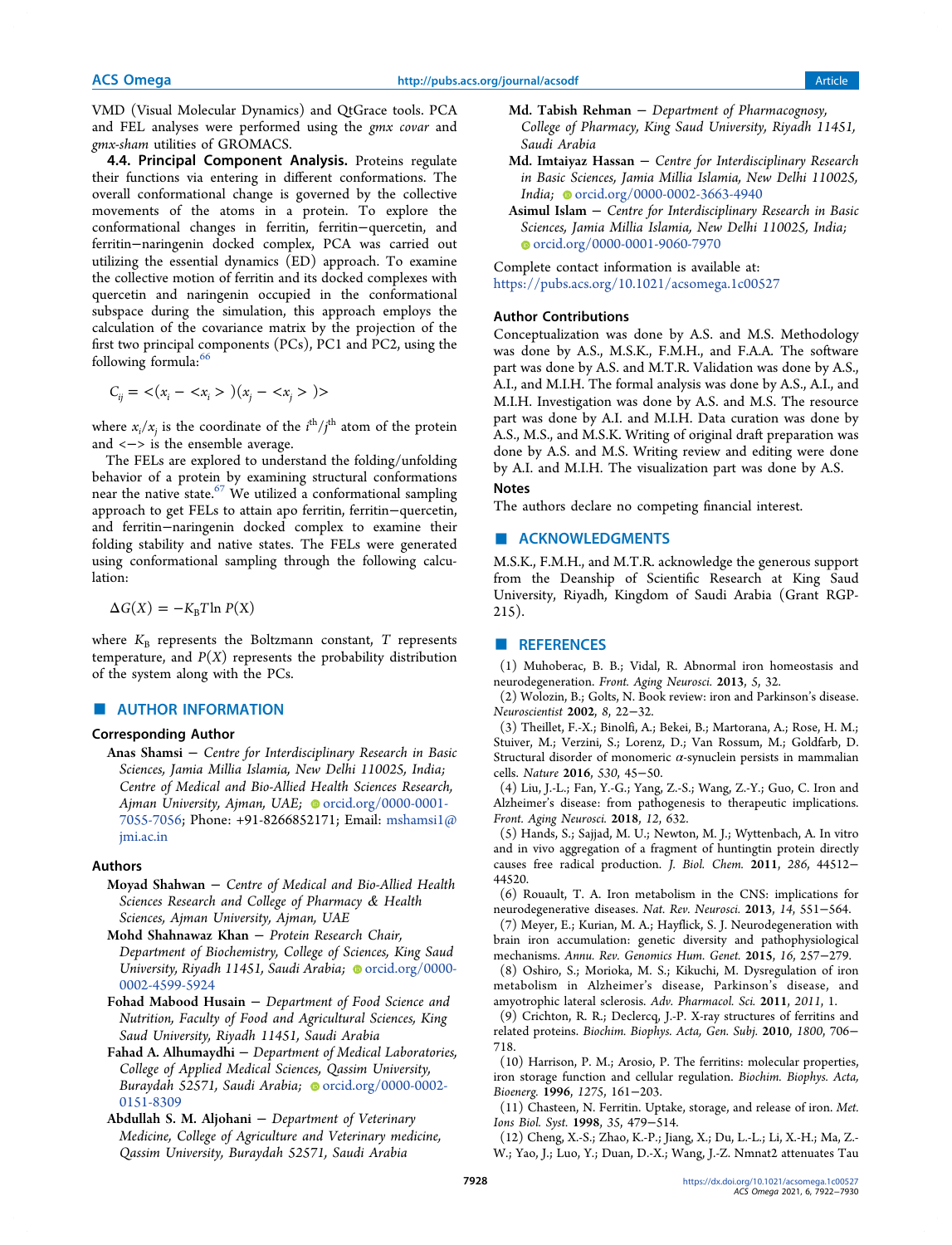phosphorylation through activation of PP2A. *J. Alzheimer*'*s Dis.* 2013, *36*, 185−195.

(13) Kumar, A.; Nisha, C. M.; Silakari, C.; Sharma, I.; Anusha, K.; Gupta, N.; Nair, P.; Tripathi, T.; Kumar, A. Current and novel therapeutic molecules and targets in Alzheimer's disease. *J. Formosan Med. Assoc.* 2016, *115*, 3−10.

(14) Ikonomovic, M.; Klunk, W.; Abrahamson, E.; Wuu, J.; Mathis, C.; Scheff, S.; Mufson, E.; DeKosky, S. Precuneus amyloid burden is associated with reduced cholinergic activity in Alzheimer disease. *Neurology* 2011, *77*, 39−47.

(15) Tripathi, T.; Khan, H. Direct Interaction between the  $\beta$ -Amyloid Core and Tau Facilitates Cross-Seeding: A Novel Target for Therapeutic Intervention. *Biochemistry* 2020, *59*, 341−342.

(16) Cunningham, C.; Wilcockson, D. C.; Campion, S.; Lunnon, K.; Perry, V. H. Central and systemic endotoxin challenges exacerbate the local inflammatory response and increase neuronal death during chronic neurodegeneration. *J. Neurosci.* 2005, *25*, 9275−9284.

(17) Martins, C.; Galetti, P. M. Chromosomal localization of 5S rDNA genes in Leporinus fish (Anostomidae, Characiformes). *Chromosome Res.* 1999, *7*, 363−367.

(18) Nunomura, A.; Perry, G.; Aliev, G.; Hirai, K.; Takeda, A.; Balraj, E. K.; Jones, P. K.; Ghanbari, H.; Wataya, T.; Shimohama, S. Oxidative damage is the earliest event in Alzheimer disease. *J. Neuropathol. Exp. Neurol.* 2001, *60*, 759−767.

(19) Wang, P.; Wang, Z.-Y. Metal ions influx is a double edged sword for the pathogenesis of Alzheimer's disease. *Ageing Res. Rev.* 2017, *35*, 265−290.

(20) Lovell, M.; Robertson, J.; Teesdale, W.; Campbell, J.; Markesbery, W. Copper, iron and zinc in Alzheimer's disease senile plaques. *J. Neurol. Sci.* 1998, *158*, 47−52.

(21) Ashraf, M. G.; Greig, N. H.; Khan, T. A.; Hassan, I.; Tabrez, S.; Shakil, S.; Sheikh, I. A.; Zaidi, S. K.; Akram, M.; Jabir, N. R. Protein misfolding and aggregation in Alzheimer's disease and type 2 diabetes mellitus. *CNS Neurol. Disord.: Drug Targets* 2014, *13*, 1280−1293.

(22) Myhre, O.; Utkilen, H.; Duale, N.; Brunborg, G.; Hofer, T. Metal dyshomeostasis and inflammation in Alzheimer's and Parkinson's diseases: possible impact of environmental exposures. *Oxid. Med. Cell. Longevity* 2013, *2013*, 1.

(23) Wright, R. O.; Baccarelli, A. Metals and neurotoxicology. *J. Nutr.* 2007, *137*, 2809−2813.

(24) Goozee, K.; Chatterjee, P.; James, I.; Shen, K.; Sohrabi, H. R.; Asih, P. R.; Dave, P.; Manyan, C.; Taddei, K.; Ayton, S. J. Elevated plasma ferritin in elderly individuals with high neocortical amyloid- $\beta$ load. *Mol. Psychiatry* 2018, *23*, 1807−1812.

(25) Meadowcroft, M. D.; Connor, J. R.; Smith, M. B.; Yang, Q. X. MRI and histological analysis of beta-amyloid plaques in both human Alzheimer's disease and APP/PS1 transgenic mice. *J. Magn. Reson. Imaging* 2009, *29*, 997−1007.

(26) Smith, M. A.; Harris, P. L. R.; Sayre, L. M.; Perry, G. Iron accumulation in Alzheimer disease is a source of redox-generated free radicals. *Proc. Natl. Acad. Sci.* 1997, *94*, 9866−9868.

(27) Spencer, J. P. E. Flavonoids: modulators of brain function? *Br. J. Nutr.* 2008, *99*, ES60−ES77.

(28) Vafeiadou, K.; Vauzour, D.; Spencer, J. Neuroinflammation and its modulation by flavonoids. *Endocrine, Metabolic* & *Immune Disorders-Drug Targets (Formerly Current Drug Targets-Immune, Endocrine* & *Metabolic Disorders)* 2007, *7*, 211−224.

(29) Vauzour, D.; Vafeiadou, K.; Rodriguez-Mateos, A.; Rendeiro, C.; Spencer, J. P. The neuroprotective potential of flavonoids: a multiplicity of effects. *Genes Nutr.* 2008, *3*, 115−126.

(30) Abd El Mohsen, M. M.; Kuhnle, G.; Rechner, A. R.; Schroeter, H.; Rose, S.; Jenner, P.; Rice-Evans, C. A. Uptake and metabolism of epicatechin and its access to the brain after oral ingestion. *Free Radical Biol. Med.* 2002, *33*, 1693−1702.

(31) Benavente-García, O.; Castillo, J.; Marin, F. R.; Ortuño, A.; Del Río, J. A. Uses and properties of citrus flavonoids. *J. Agric. Food Chem.* 1997, *45*, 4505−4515.

(32) Middleton, E., Jr. The impact of plant flavonoids on mammalian biology: implications for immunity, inflammation and cancer. *The* fl*avonoids: advances in research since 1993*; Routledge 1986, 337 −370.

(33) Montanari, A.; Chen, J.; Widmer, W. Citrus flavonoids: a review of past biological activity against disease. *Flavonoids in the living system* 1998, 103−116.

(34) Ortuno, A.; Garcia-Puig, D.; Fuster, M. D.; Perez, M. L.; Sabater, F.; Porras, I.; Garcia-Lidon, A.; Del Rio, J. A. Flavanone and nootkatone levels in different varieties of grapefruit and pummelo. *J. Agric. Food Chem.* 1995, *43*, 1−5.

(35) Vafeiadou, K.; Vauzour, D.; Lee, H. Y.; Rodriguez-Mateos, A.; Williams, R. J.; Spencer, J. P. E. The citrus flavanone naringenin inhibits inflammatory signalling in glial cells and protects against neuroinflammatory injury. *Arch. Biochem. Biophys.* 2009, *484*, 100− 109.

(36) Heo, H. J.; Kim, D.-O.; Shin, S. C.; Kim, M. J.; Kim, B. G.; Shin, D.-H. Effect of antioxidant flavanone, naringenin, from Citrus junos on neuroprotection. *J. Agric. Food Chem.* 2004, *52*, 1520−1525.

(37) Bragg, P. D.; Rainnie, D. J. The effect of silver ions on the respiratory chain of Escherichia coli. *Can. J. Microbiol.* 1974, *20*, 883− 889.

(38) Zbarsky, V.; Datla, K. P.; Parkar, S.; Rai, D. K.; Aruoma, O. I.; Dexter, D. T. Neuroprotective properties of the natural phenolic antioxidants curcumin and naringenin but not quercetin and fisetin in a 6-OHDA model of Parkinson's disease. *Free Radical Res.* 2005, *39*, 1119−1125.

(39) Mani, S.; Sekar, S.; Barathidasan, R.; Manivasagam, T.; Thenmozhi, A. J.; Sevanan, M.; Chidambaram, S. B.; Essa, M. M.; Guillemin, G. J.; Sakharkar, M. K. Naringenin decreases  $\alpha$ -synuclein expression and neuroinflammation in MPTP-induced Parkinson's disease model in mice. *Neurotoxic. Res.* 2018, *33*, 656−670.

(40) Rogerio, A. P.; Kanashiro, A.; Fontanari, C.; Da Silva, E. V. G.; Lucisano-Valim, Y. M.; Soares, E. G.; Faccioli, L. H. Antiinflammatory activity of quercetin and isoquercitrin in experimental murine allergic asthma. *Inflammation Res.* 2007, *56*, 402−408.

(41) Lamson, D. W.; Brignall, M. S. Antioxidants and cancer, part 3: quercetin. *Altern. Med. Rev.* 2000, *5*, 196−208.

(42) Youdim, K. A.; Qaiser, M. Z.; Begley, D. J.; Rice-Evans, C. A.; Abbott, N. J. Flavonoid permeability across an in situ model of the blood−brain barrier. *Free Radical Biol. Med.* 2004, *36*, 592−604.

(43) Heo, H. J.; Lee, C. Y. Protective effects of quercetin and vitamin C against oxidative stress-induced neurodegeneration. *J. Agric. Food Chem.* 2004, *52*, 7514−7517.

(44) Uddin, M.; Kabir, M.; Rahman, M.; Behl, T.; Jeandet, P.; Ashraf, G. M.; Najda, A.; Bin-Jumah, M. N.; El-Seedi, H. R.; Abdel-Daim, M. M. Revisiting the amyloid cascade hypothesis: From anti-Aβ therapeutics to auspicious new ways for Alzheimer's disease. *Int. J. Mol. Sci.* 2020, *21*, 5858.

(45) Mahesh, T.; Menon, V. P. Quercetin allievates oxidative stress in streptozotocin-induced diabetic rats. *Phytother. Res.* 2004, *18*, 123− 127.

(46) Fiorani, M.; de Sanctis, R.; Menghinello, P.; Cucchiarini, L.; Cellini, B.; Dachá, M. Quercetin prevents glutathione depletion induced by dehydroascorbic acid in rabbit red blood cells. *Free Radic Res.* 2001, *34*, 639−648.

(47) Pu, F.; Mishima, K.; Irie, K.; Motohashi, K.; Tanaka, Y.; Orito, K.; Egawa, T.; Kitamura, Y.; Egashira, N.; Iwasaki, K.; Fujiwara, M. Neuroprotective effects of quercetin and rutin on spatial memory impairment in an 8-arm radial maze task and neuronal death induced by repeated cerebral ischemia in rats. *J. Pharmacol. Sci.* 2007, 329.

(48) Subramanian, V.; Evans, D. G. A molecular dynamics and computational study of ligand docking and electron transfer in ferritins. *The Journal of Physical Chemistry B* 2012, *116*, 9287−9302.

(49) Masuda, T.; Goto, F.; Yoshihara, T.; Mikami, B. The universal mechanism for iron translocation to the ferroxidase site in ferritin, which is mediated by the well conserved transit site. *Biochem. Biophys. Res. Commun.* 2010, *400*, 94−99.

(50) Ito, A.; Mukaiyama, A.; Itoh, Y.; Nagase, H.; Thøgersen, I. B.; Enghild, J. J.; Sasaguri, Y.; Mori, Y. Degradation of interleukin 1β by matrix metalloproteinases. *J. Biol. Chem.* 1996, *271*, 14657−14660.